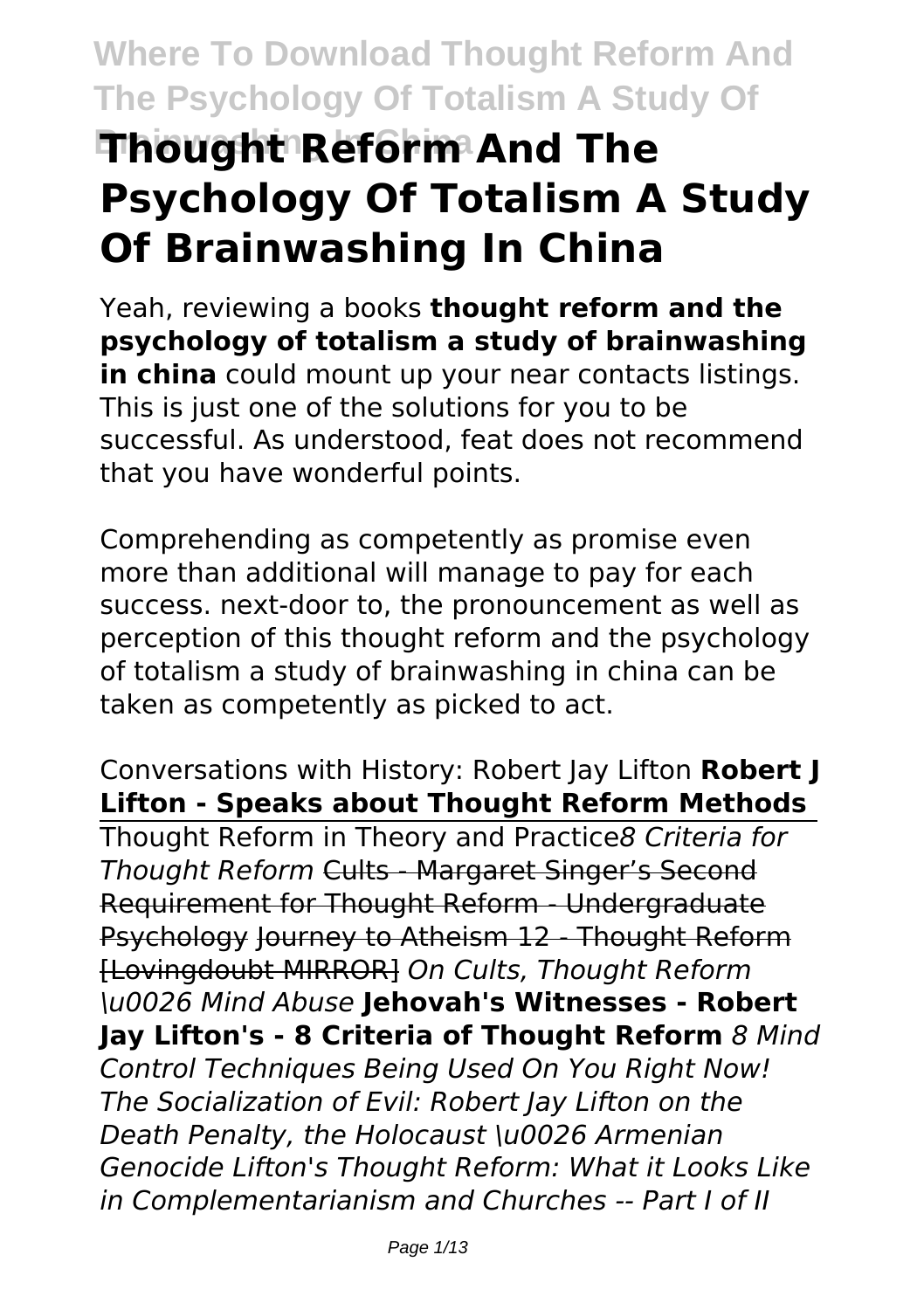**What is THOUGHT-TERMINATING CLICHE? What does** THOUGHT-TERMINATING CLICHE mean?

Narcissists and Cult Leaders: Are You Being Controlled by One?**7 Tactics of Brainwashing Abusers** Drove into a total Hippie Town in Canada! - Earth Story Episode 13 10. Being in a CULT [our story] **Sensibly Speaking Podcast #109: Coercive Persuasion** FLUORIDE - thought reform Lifton's Thought Reform: What it Looks Like in Complementarianism and Churches -- Part II of II Robert Jay Lifton's Eight Criteria of Thought Reform (Brainwashing, Mind Control) Robert Jay Lifton - \"Genocidal Mentality: Nazi Doctors and the Holocaust\" How Multilevel Marketing Uses Thought Reform | #AntiMLM How to Brainwash Someone-Science Friction w/Rusty Ward WIRED Edition-Captain America Thought Reform And The Psychology

Thought Reform and the Psychology of Totalism: A Study of "Brainwashing" in China is a non-fiction book by psychiatrist Robert Jay Lifton on the psychology of mind control. Lifton's research for the book began in 1953 with a series of interviews with American servicemen who had been held captive during the Korean War. In addition to interviews with 25 Americans, Lifton also interviewed 15 Chinese who had fled their homeland after having been subjected to indoctrination in Chinese universities.

#### Thought Reform and the Psychology of Totalism - Wikipedia

Buy Thought Reform and the Psychology of Totalism: A Study of 'Brainwashing' in China 1 by Lifton, Robert Jay (ISBN: 9780807842539) from Amazon's Book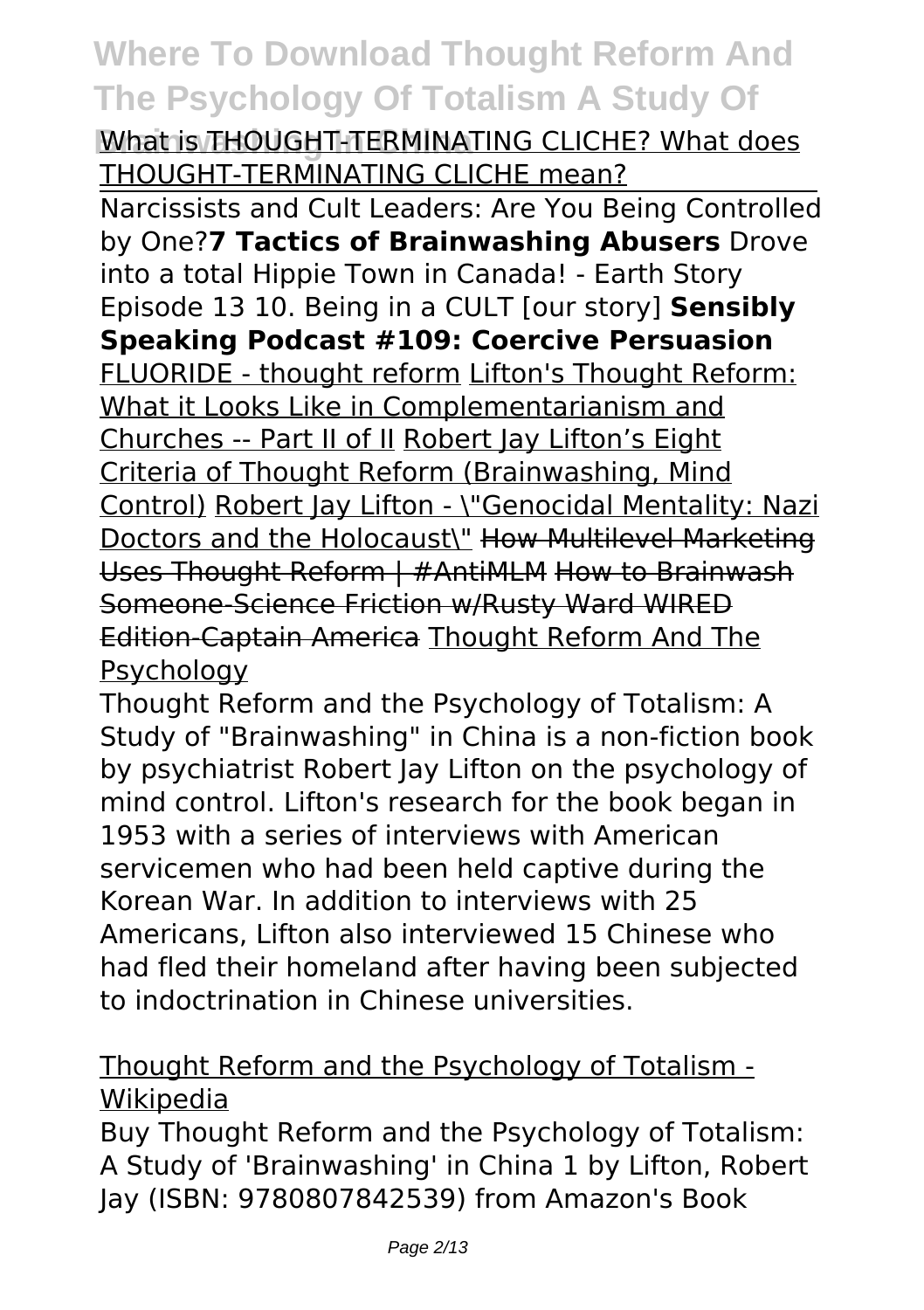**Brange. Everyday low prices and free delivery on** eligible orders.

#### Thought Reform and the Psychology of Totalism: A Study of ...

From several internet sources, it appears these are Lifton's "8 Criteria for Thought Reform": 1- Milieu Control. This involves the control of information and communication both within the environment and, ultimately, within the individual, resulting in a significant degree of isolation from society at large. 2- Mystical Manipulation.

#### Thought Reform and the Psychology of Totalism: A Study of ...

Thought Reform and the Psychology of Totalism Chapter 22: Ideological Totalism. A discussion of what is most central in the thought reform environment can lead us to... Milieu Control. The most basic feature of the thought reform environment, the psychological current upon which all else... Mystical ...

Thought Reform and the Psychology of Totalism Thought Reform and the Psychology of Totalism A Study of 'brainwashing' in China. Robert lay Lifton. \$29.99; \$29.99; Publisher Description. Informed by Erik Erikson's concept of the formation of ego identity, this book, which first appreared in 1961, is an analysis of the experiences of fifteen Chinese citizens and twenty-five Westerners who ...

### Thought Reform and the Psychology of Totalism on Apple Books Thought Reform and the Psychology of Totalism: A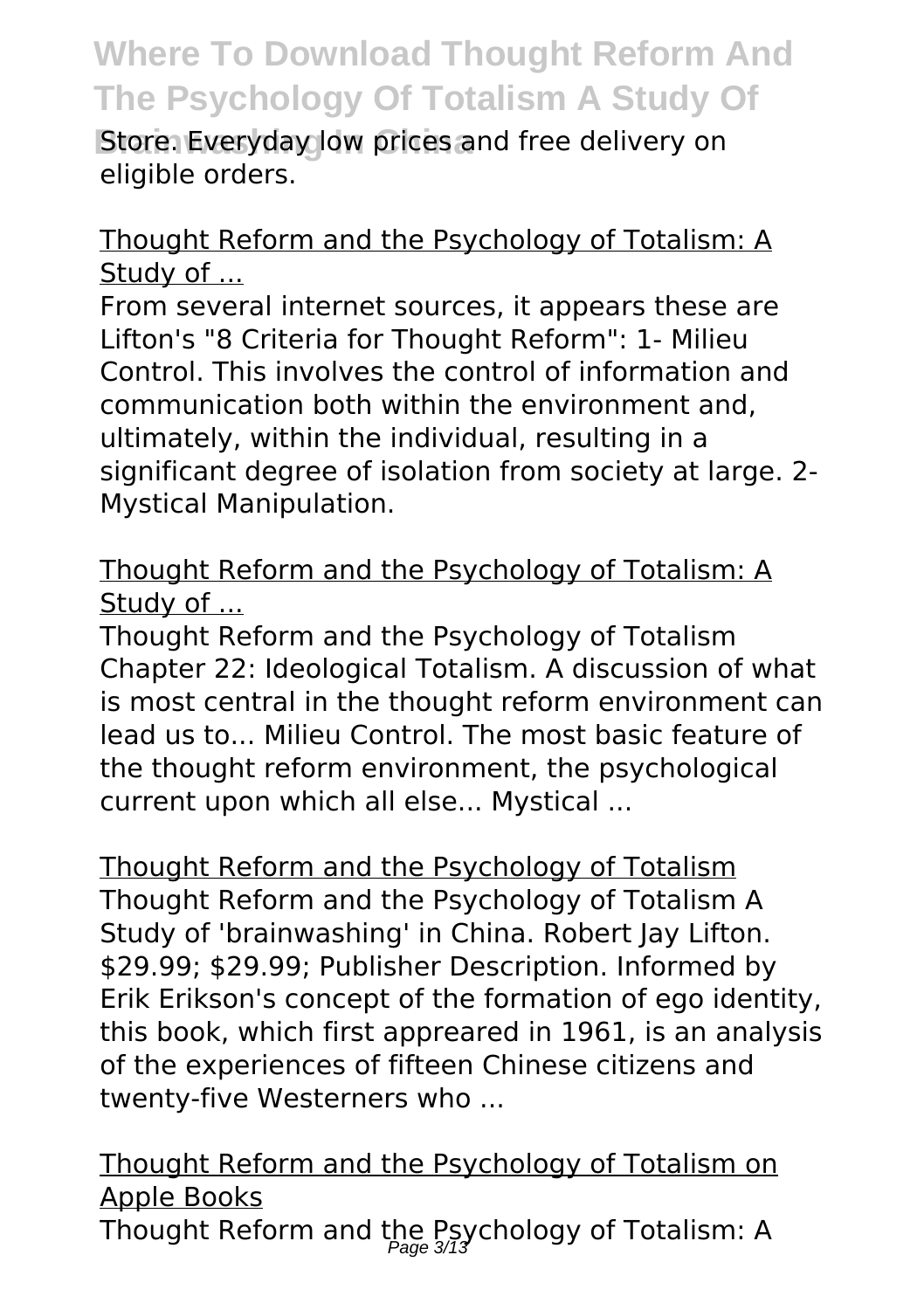**Brudy of "brainwashing" in China: Author: Robert Jay** Lifton: Edition: reprint: Publisher: UNC Press Books, 1989: ISBN: 0807842532, 9780807842539:...

#### Thought Reform and the Psychology of Totalism: A Study of ...

In the book, Dr. Lifton outlines the "Eight Criteria for Thought Reform": Milieu Control. This involves the control of information and communication both within the environment and, ultimately, within the individual, resulting in a significant degree of isolation from society at large. Mystical Manipulation. There is manipulation of experiences that appear spontaneous but in fact were planned and orchestrated by the group or its leaders in order to demonstrate divine authority or spiritual ...

#### Thought Reform and the Psychology of Totalism | Psychology ...

ciples that are advocated; second, patterns of "thought reform" akin to those described in this volume, and especially in Chapter 22; and third, a tendency toward manipulation from above with considerable exploitation (economic, sexual, or other) of ordinary supplicants or recruits who bring their idealism from below.

#### Thought Reform And The Psychology Of Totalism : Robert lav ...

Dr. Robert J. Lifton's Eight Criteria for Thought Reform . Milieu Control.This involves the control of information and communication both within the environment and, ultimately, within the individual, resulting in a significant degree of isolation from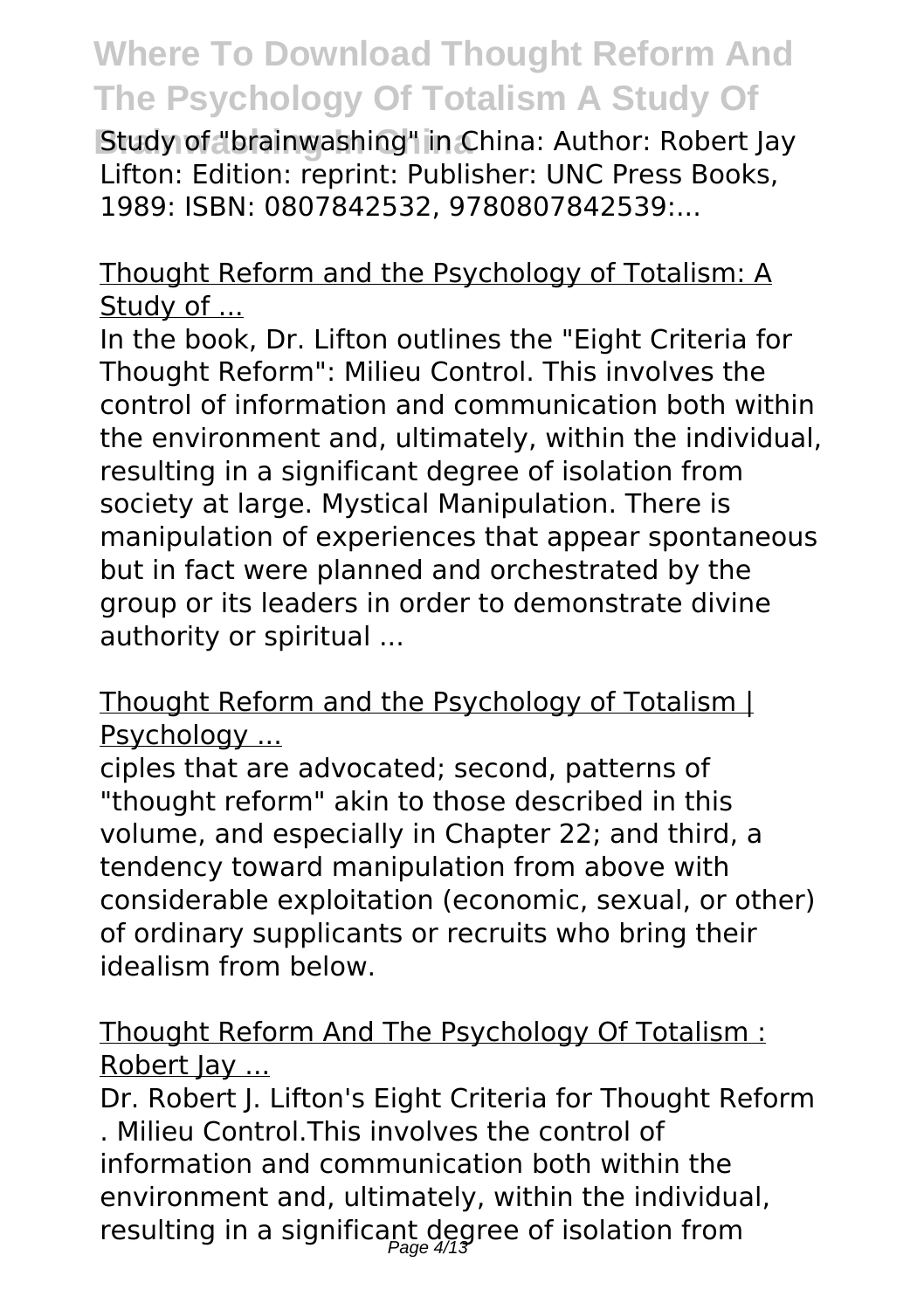### **Where To Download Thought Reform And The Psychology Of Totalism A Study Of Bociety at larged In China**

Dr. Robert J. Lifton's Eight Criteria for Thought Reform First presented in chapter 22 of his seminal work, Thought Reform and the Psychology of Totalism, this list can be used to measure the level of coercion not only in groups but in relationships, families, and even in whole countries. Milieu Control: "We control what you experience, and how you experience it."

### The Basics - Lifton's Eight Criteria of Thought Reform ...

Main Thought Reform and the Psychology of Totalism. Thought Reform and the Psychology of Totalism Robert Jay Lifton. Categories: Psychology\\Hypnosis. Year: 1989. Edition: Kindle. Publisher: University of North Carolina Press. Language: english. Pages: 542. File: EPUB, 565 KB. Send-to-Kindle or Email .

#### Thought Reform and the Psychology of Totalism | Robert lav ...

Thought Reform and the Psychology of Totalism: A Study of Brainwashing in China Paperback – 24 July 2014 by Robert Jay Lifton (Author) 4.7 out of 5 stars 31 ratings. See all formats and editions Hide other formats and editions. Amazon Price New from Used from Kindle "Please retry"  $$28.30 - -$  ...

#### Thought Reform and the Psychology of Totalism: A Study of ...

Thought Reform and the Psychology of Totalism: A Study of Brainwashing in China [Lifton, Robert Jay] on Amazon.com. \*FREE\* shipping on qualifying offers. Thought Reform and the Psychology of Totalism: A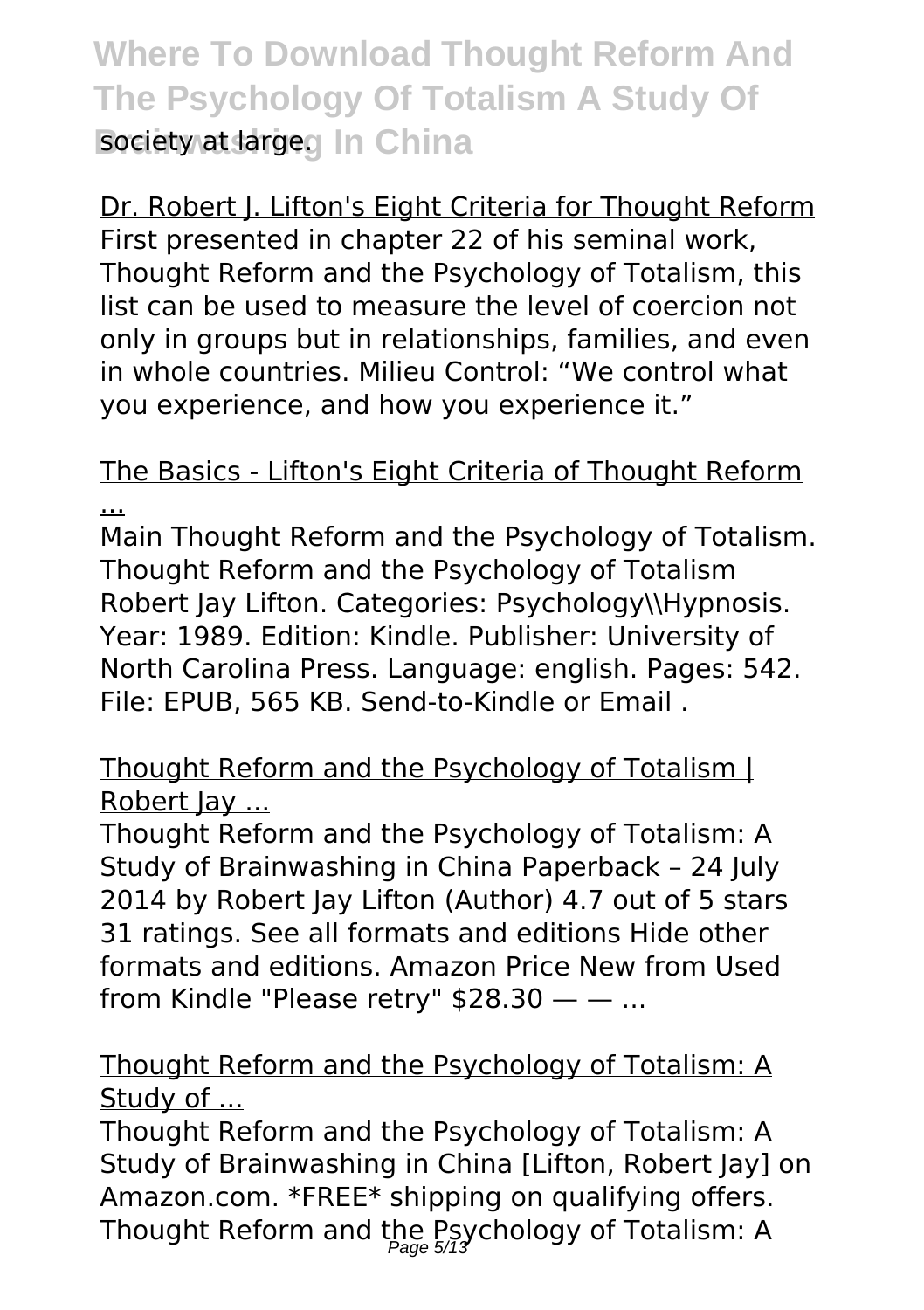**Brainwashing in China** 

#### Thought Reform and the Psychology of Totalism: A Study of ...

Dr. Robert J. Lifton's Eight Criteria for Thought Reform. Taken from Thought Reform and the Psychology of Totalism Chapter 22 (Second Edition, Chapel Hill, 1989)

The REVEAL Library: Lifton's Eight Criteria This item: Thought Reform and the Psychology of Totalism: A Study of 'brainwashing' in China by Robert Jay Lifton Paperback \$58.00 In Stock. Ships from and sold by Amazon.com.

#### Thought Reform and the Psychology of Totalism: A Study of ...

The Thought Reform Movement first began in September 1951, following a speech by premier Zhou Enlai calling for intellectuals to reform their thought. The People's Daily called for teachers and college staff to "arm oneself with the thought of Marxism-Leninism" and "throw away the vulgar perspectives of individualism and liberalism, and the cultural thought of European-American reactionary bourgeoisie ".

#### Thought reform in China - Wikipedia

Thought Reform and the Psychology of Totalism: A Study of Brainwashing in China: Lifton, Author Robert Jay: Amazon.sg: Books

#### Thought Reform and the Psychology of Totalism: A Study of ...

Thought Reform and the Psychology of Totalism, A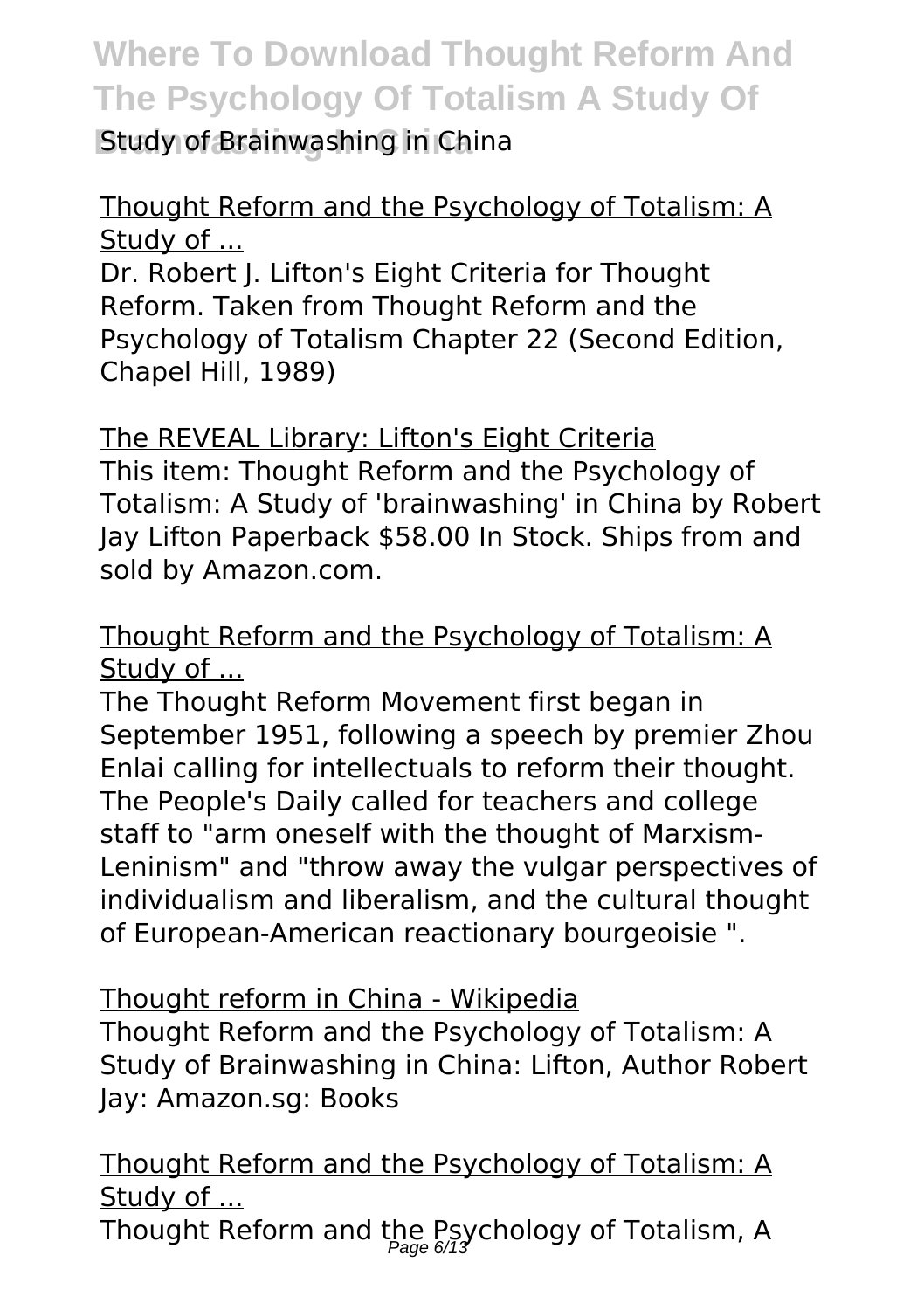**Brandy of Brainwashing in ChinaRobert Jay LiftonIn** very good condition, appears unread.2014 Reprint of 1961 Edition. Full facsimile of the original edition, not reproduced with Optical Recognition

2014 Reprint of 1961 Edition. Full facsimile of the original edition, not reproduced with Optical Recognition Software. Lifton's research for the book began in 1953 with a series of interviews with American servicemen who had been held captive during the Korean War. In addition to interviews with 25 Americans, Lifton also interviewed 15 Chinese who had fled their homeland after having been subjected to indoctrination in Chinese universities. From these interviews, which in some cases occurred regularly for over a year, Lifton identified the tactics used by Chinese communists to cause drastic shifts in one's opinions and personality and "brainwash" American soldiers into making demonstrably false assertions. This work has become a classic text in the field and continues to serve as a fundamental guide in the debriefing of former cult members. Lifton's famous eight criteria for thought control are: Milieu Control. This involves the control of information and communication both within the environment and, ultimately, within the individual, resulting in a significant degree of isolation from society at large. Mystical Manipulation. There is manipulation of experiences that appear spontaneous but in fact were planned and orchestrated by the group or its leaders in order to demonstrate divine authority or spiritual advancement or some special gift or talent that will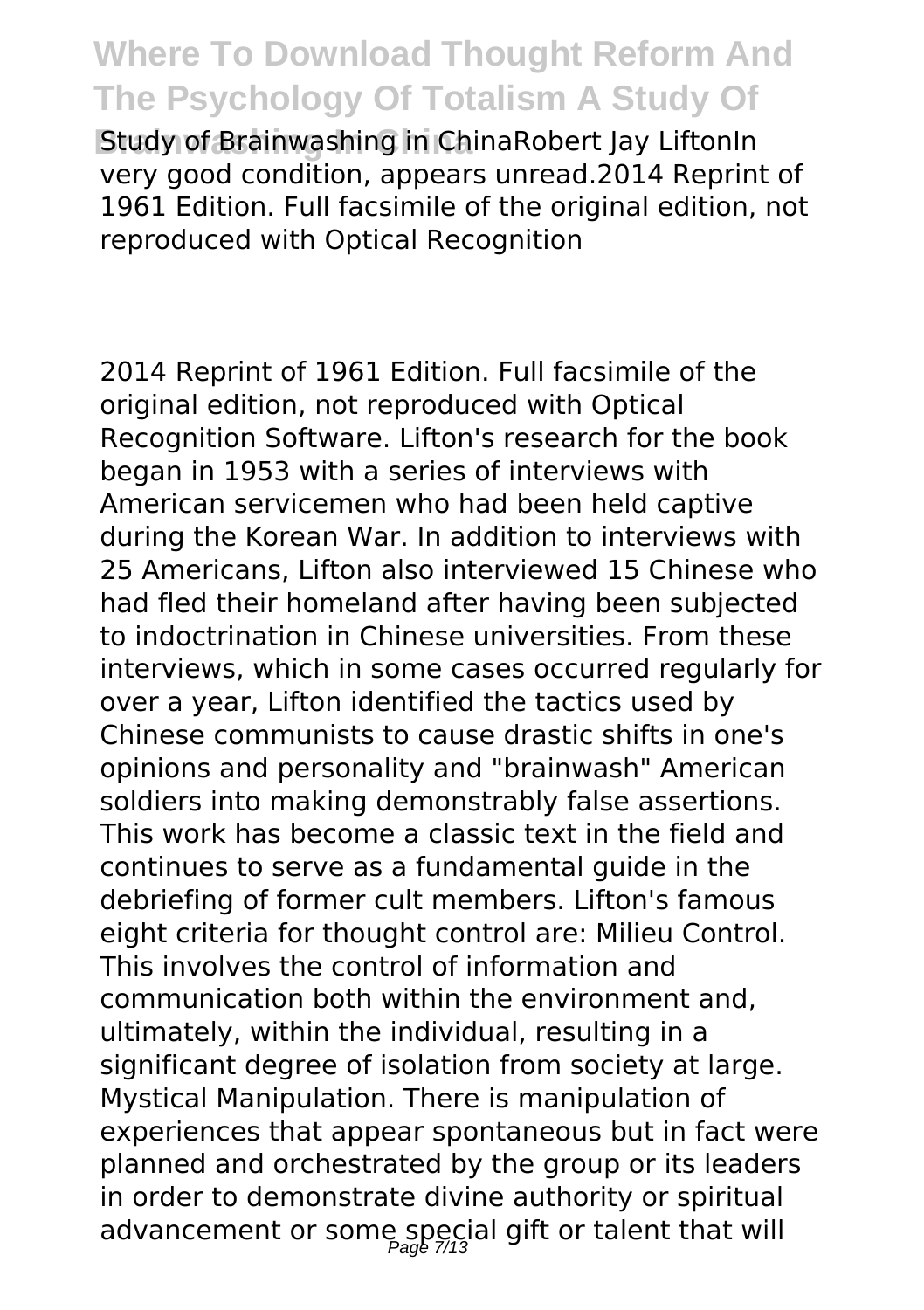**Ehen allow the leader to reinterpret events, scripture,** and experiences as he or she wishes. Demand for Purity. The world is viewed as black and white and the members are constantly exhorted to conform to the ideology of the group and strive for perfection. The induction of guilt and/or shame is a powerful control device used here. Confession. Sins, as defined by the group, are to be confessed either to a personal monitor or publicly to the group. There is no confidentiality; members' "sins," "attitudes," and "faults" are discussed and exploited by the leaders. Sacred Science. The group's doctrine or ideology is considered to be the ultimate Truth, beyond all questioning or dispute. Truth is not to be found outside the group. The leader, as the spokesperson for God or for all humanity, is likewise above criticism. Loading the Language. The group interprets or uses words and phrases in new ways so that often the outside world does not understand. This jargon consists of thought-terminating cliches, which serve to alter members' thought processes to conform to the group's way of thinking. Doctrine over person. Member's personal experiences are subordinated to the sacred science and any contrary experiences must be denied or reinterpreted to fit the ideology of the group. Dispensing of existence. The group has the prerogative to decide who has the right to exist and who does not. This is usually not literal but means that those in the outside world are not saved, unenlightened, unconscious and they must be converted to the group's ideology. If they do not join the group or are critical of the group, then they must be rejected by the members. Thus, the outside world loses all credibility. In conjunction, should any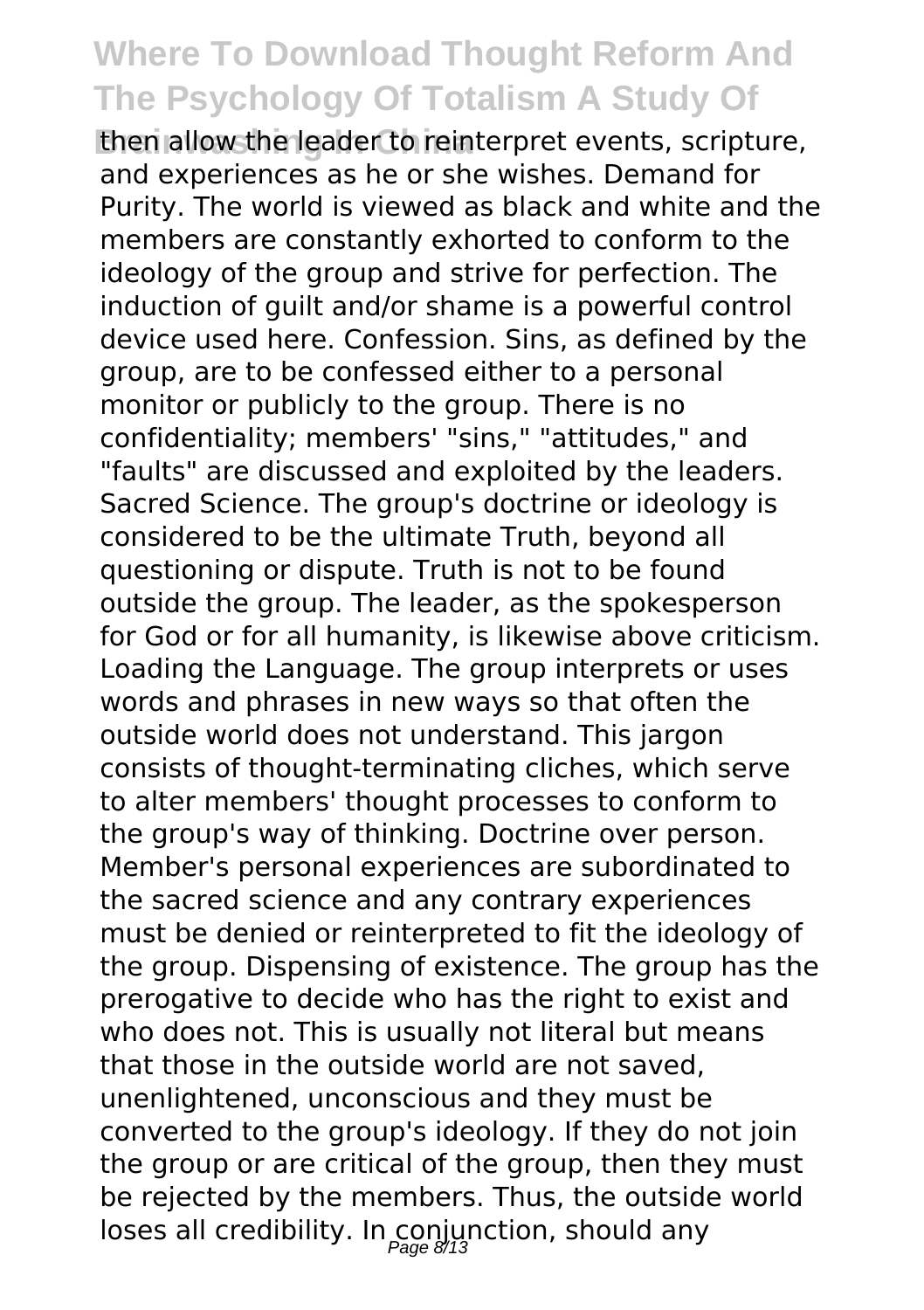**Brandber leave the group, he or she must be rejected** also.

Thought Reform and the Psychology of Totalism: A Study of 'brainwashing' in China

Informed by Erik Erikson's concept of the formation of ego identity, this book, which first appreared in 1961, is an analysis of the experiences of fifteen Chinese citizens and twenty-five Westerners who underwent "brainwashing" by the Communist Chinese government. Robert Lifton constructs these case histories through personal interviews and outlines a thematic pattern of death and rebirth, accompanied by feelings of guilt, that characterizes the process of "thought reform." In a new preface, Lifton addresses the implications of his model for the study of American religious cults.

A definitive account of the psychology of zealotry, from a National Book Award winner and a leading authority on the nature of cults, political absolutism, and mind control In this unique and timely volume Robert Jay Lifton, the National Book Award–winning psychiatrist, historian, and public intellectual proposes a radical idea: that the psychological relationship between extremist political movements and fanatical religious cults may be much closer than anyone thought. Exploring the most extreme manifestations of human zealotry, Lifton highlights an array of leaders—from Mao to Hitler to the Japanese apocalyptic cult leader Shōkō Asahara to Donald Trump—who have sought the control of human minds and the ownership of reality. Lifton has spent decades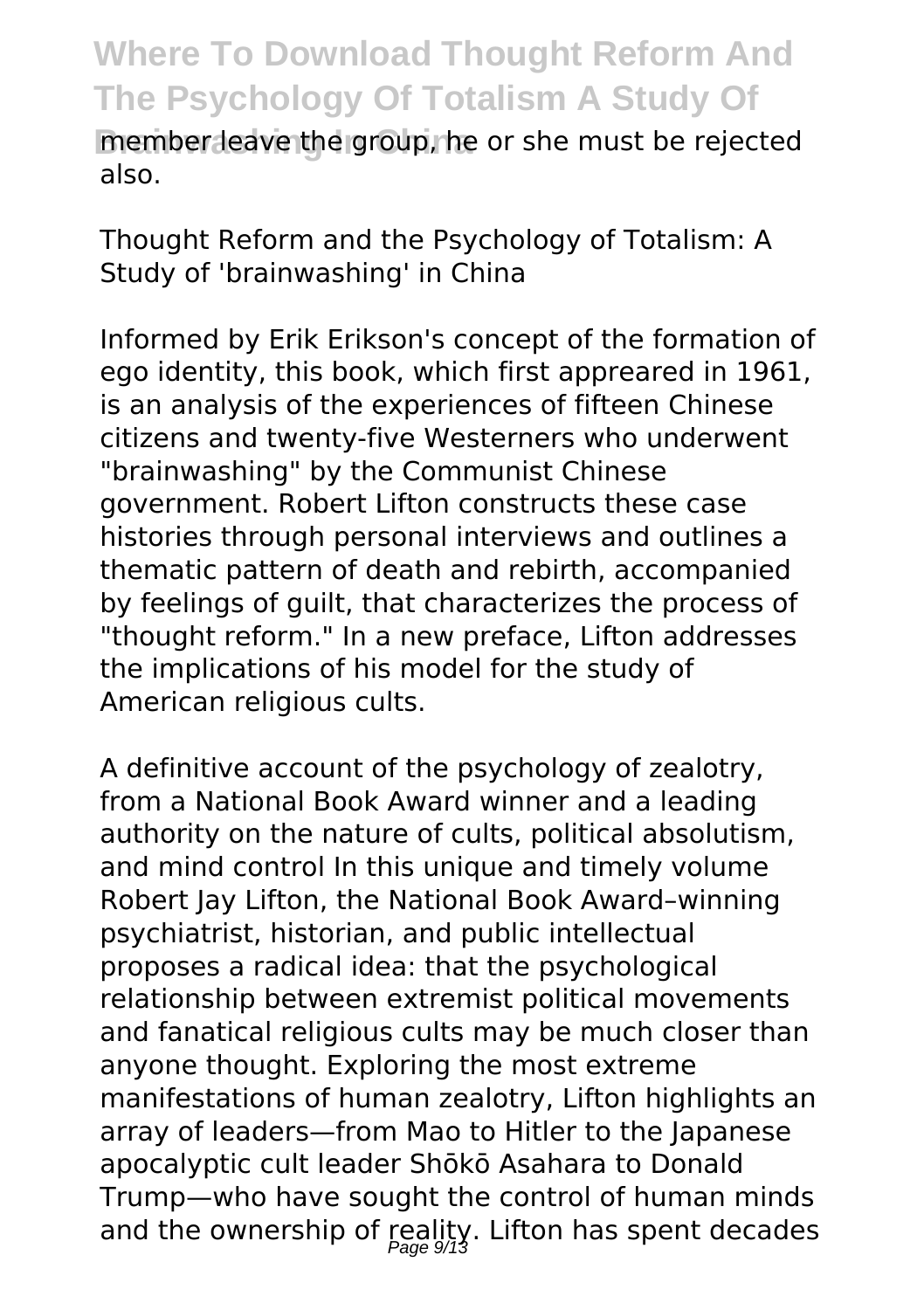**Branching psychological extremism. His pioneering exploring psychological extremism.** concept of the "Eight Deadly Sins" of ideological totalism—originally devised to identify "brainwashing" (or "thought reform") in political movements—has been widely quoted in writings about cults, and embraced by members and former members of religious cults seeking to understand their experiences. In Losing Reality Lifton makes clear that the apocalyptic impulse—that of destroying the world in order to remake it in purified form—is not limited to religious groups but is prominent in extremist political movements such as Nazism and Chinese Communism, and also in groups surrounding Donald Trump. Lifton applies his concept of "malignant normality" to Trump's efforts to render his destructive falsehoods a routine part of American life. But Lifton sees the human species as capable of "regaining reality" by means of our "protean" psychological capacities and our ethical and political commitments as "witnessing professionals." Lifton weaves together some of his finest work with extensive new commentary to provide vital understanding of our struggle with mental predators. Losing Reality is a book not only of stunning scholarship, but also of huge relevance for these troubled times.

Describes a psychological trend that sees the self as becoming fluid and many-sided as a resilient answer to confusion and changing moorings of modern living.

Bringing the worlds of neuroscience and social psychology together, this book examines the ethical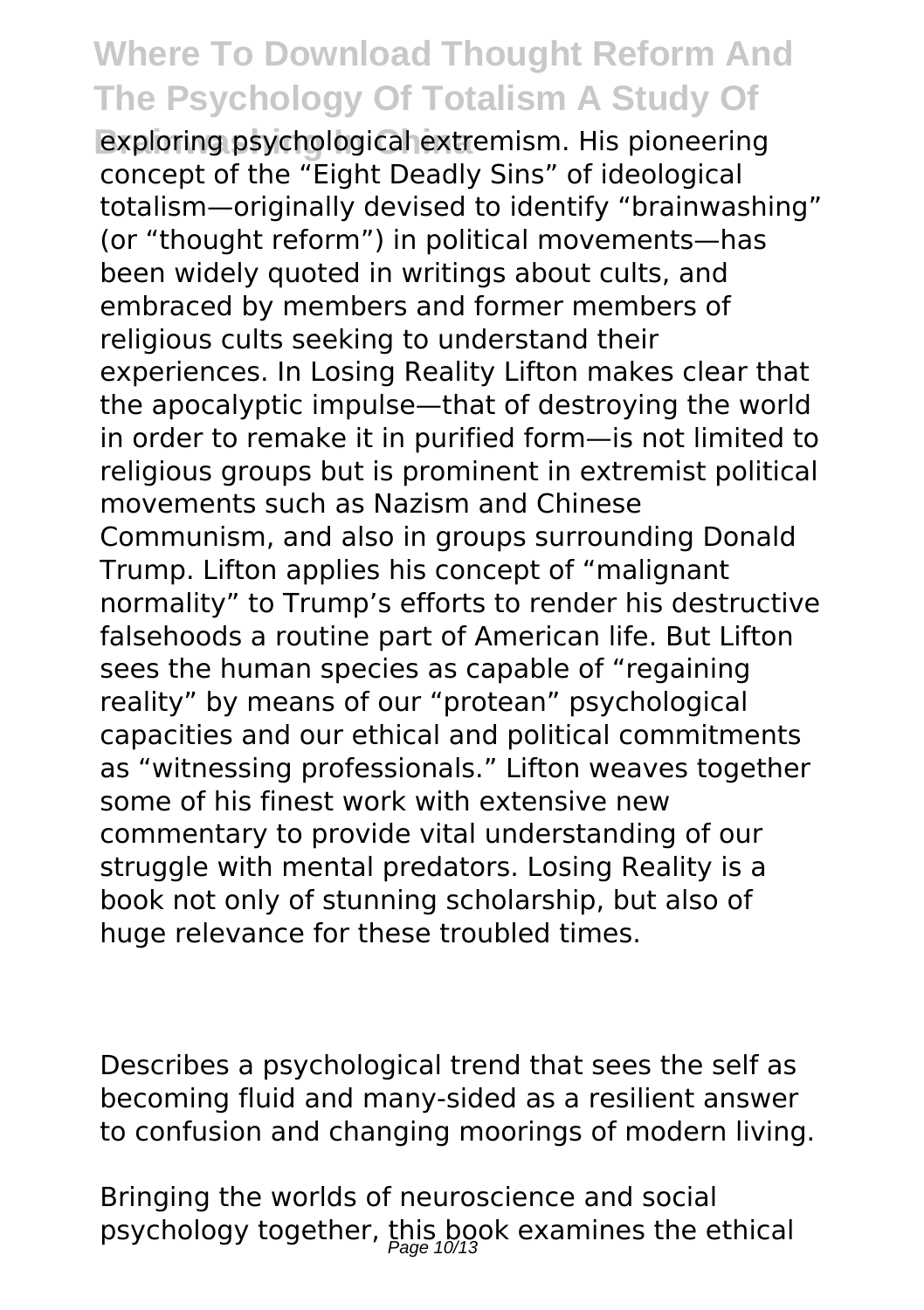**Broblems involved in Carrying out the required** experiments on humans, the limitations of animal models, and the frightening implications of such research. It also explores the history of thoughtcontrol and shows how it exists around us.

Explains how to recognize cults, and argues that cults are infiltrating the workplace in the guise of training programs and workshops.

National Book Award winner and renowned psychiatrist Robert Jay Lifton reveals a world at risk from millennial cults intent on ending it all. Since the earliest moments of recorded history, prophets and gurus have foretold the world's end, but only in the nuclear age has it been possible for a megalomaniac guru with a world-ending vision to bring his prophecy to pass. Now Robert Jay Lifton offers a vivid and disturbing case in point in this chilling exploration of Aum Shinrikyo, the Japanese cult that released sarin nerve gas in the Tokyo subways. With unprecedented access to former Aum members, Lifton has produced a pathbreaking study of the inner life of a modern millennial cult. He shows how Aum's guru Shoko Asahara (charismatic spiritual leader, con man, madman) created a religion from a global stew of New Age thinking, ancient rituals, and apocalyptic science fiction, then recruited scientists as disciples and set them to producing weapons of mass destruction. Taking stock as well of Charles Manson, Heaven's Gate, and the Oklahoma City bombers, Lifton confronts the frightening possibility of a twenty-first century in which cults and terrorists may be able to bring about their own holocausts. Bold and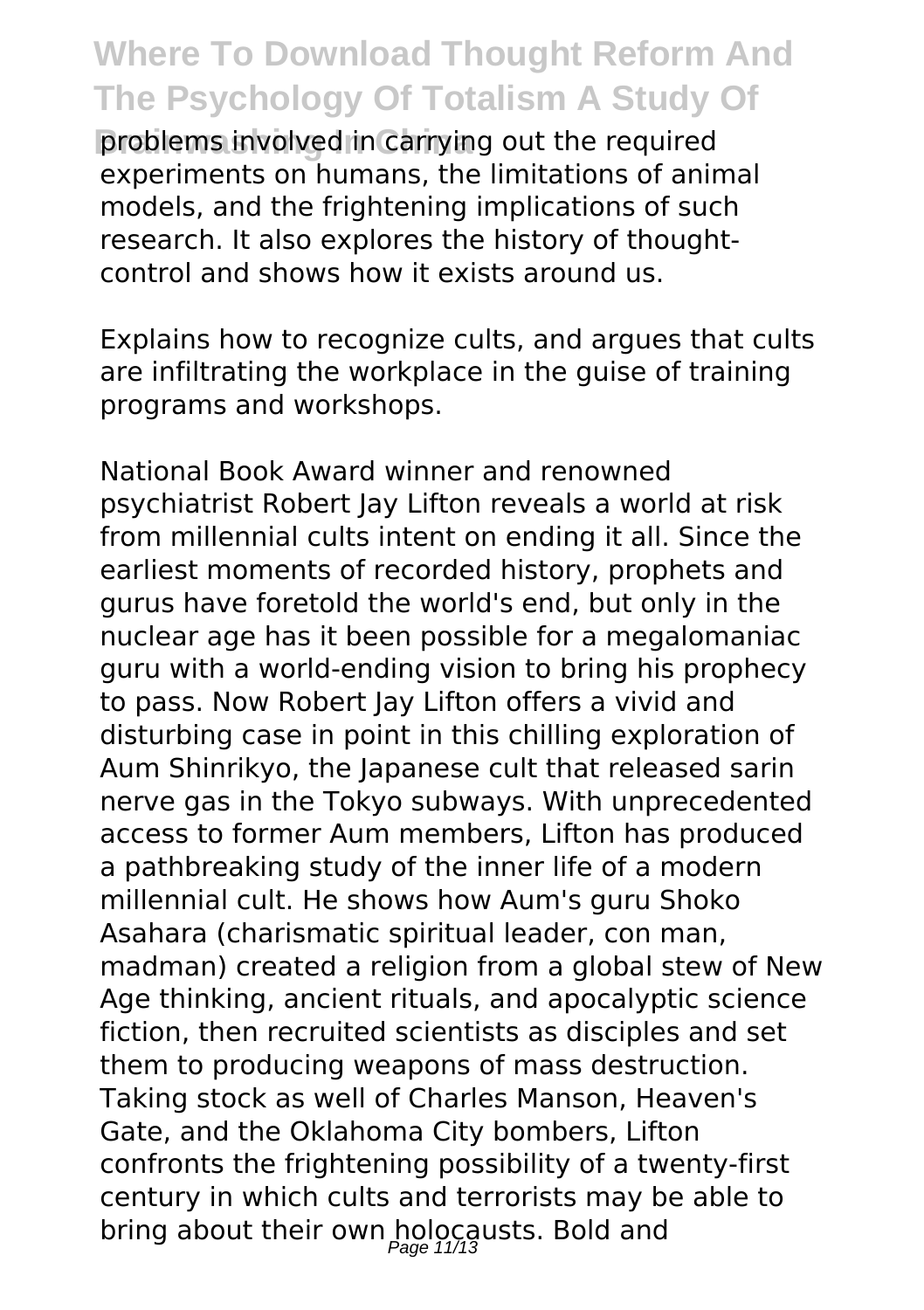**Brangelling, Destroying the World to Save It charts the** emergence of a new global threat of urgent concern to us all.

"SINCE 1933, when a completely drugged and trialconditioned human wreck confessed to having started the Reichstag fire in Berlin, Dr. Joost A. M. Meerloo has studied the methods by which systematic mental pressure brings people to abject submission, and by which totalitarians imprint their subjective "truth" on their victims' minds. The first two and one-half years of WWII, Dr. Meerloo spent under the pressure of Nazioccupied Holland, witnessing at first-hand the Nazi methods of mental torture on more than one occasion...Then, after personal experiences with enforced interrogation, he escaped from a Nazi prison and certain death to England, where he was able, as Chief of the Psychological Department of the Netherlands Forces, to observe and study coercive methods officially.... After the war, he came to the United States...As more and more cases of thought control, brainwashing, and mental coercion were disclosed - Cardinal Mindszenty, Colonel Schwable, Robert Vogeler, and others - his interest grew. It was Dr. Meerloo who coined the word menticide, the killing of the spirit, for this peculiar crime... It is Dr. Meerloo's position that through pressure on the weak points in men's makeup, totalitarian methods can turn anyone into a "traitor." And in The Rape of the Mind he goes far beyond the direct military implications of mental torture to describing how our own culture unobtrusively shows symptoms of pressurizing people's minds. He presents a systematic analysis of the methods of brainwashing and mental torture and